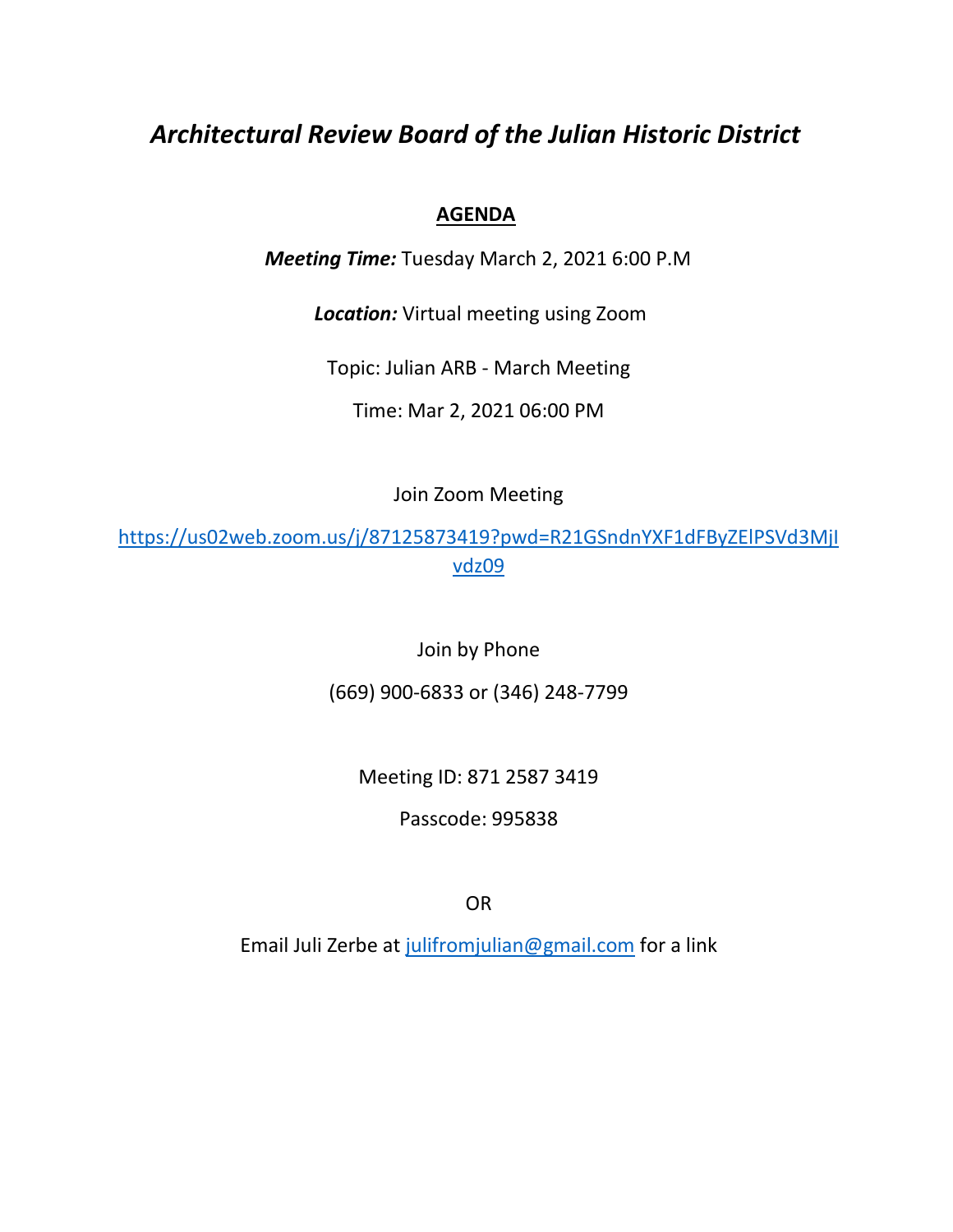## **I. Roll Call**

#### **II. Approval of the Agenda**

### **III. Approval of Minutes** for Feb 2, 2021 meeting

#### **IV. Public Comment.**

 Opportunity for members of the public to speak to the group on subject matter within the group's jurisdiction that is not on the posted agenda. Limited to 3 minutes per person.

### **V. ARB Business and Committee Reports.**

- A. Sherry Horton. Update on County Code enforcement with regards to: Signage, Lighting, and properties making changes without ARB approval. Properties currently of ARB concern include the Julian Pie Company, the Blanc House, the Ranchita Del Reo, Stonewall Stores, the Old Julian Garage and the Julian Beer Company.
- B. Manual Update. The copies of the manual that the county sent us are legible but the photos are too dark to distinguish. Juli has emailed the County requesting a process whereby we could pay someone to scan the photos and create the pages so that the manual can be reprinted.
- C. The chair is looking for ARB volunteers to develop an ARB website and to act as the secretary of the group.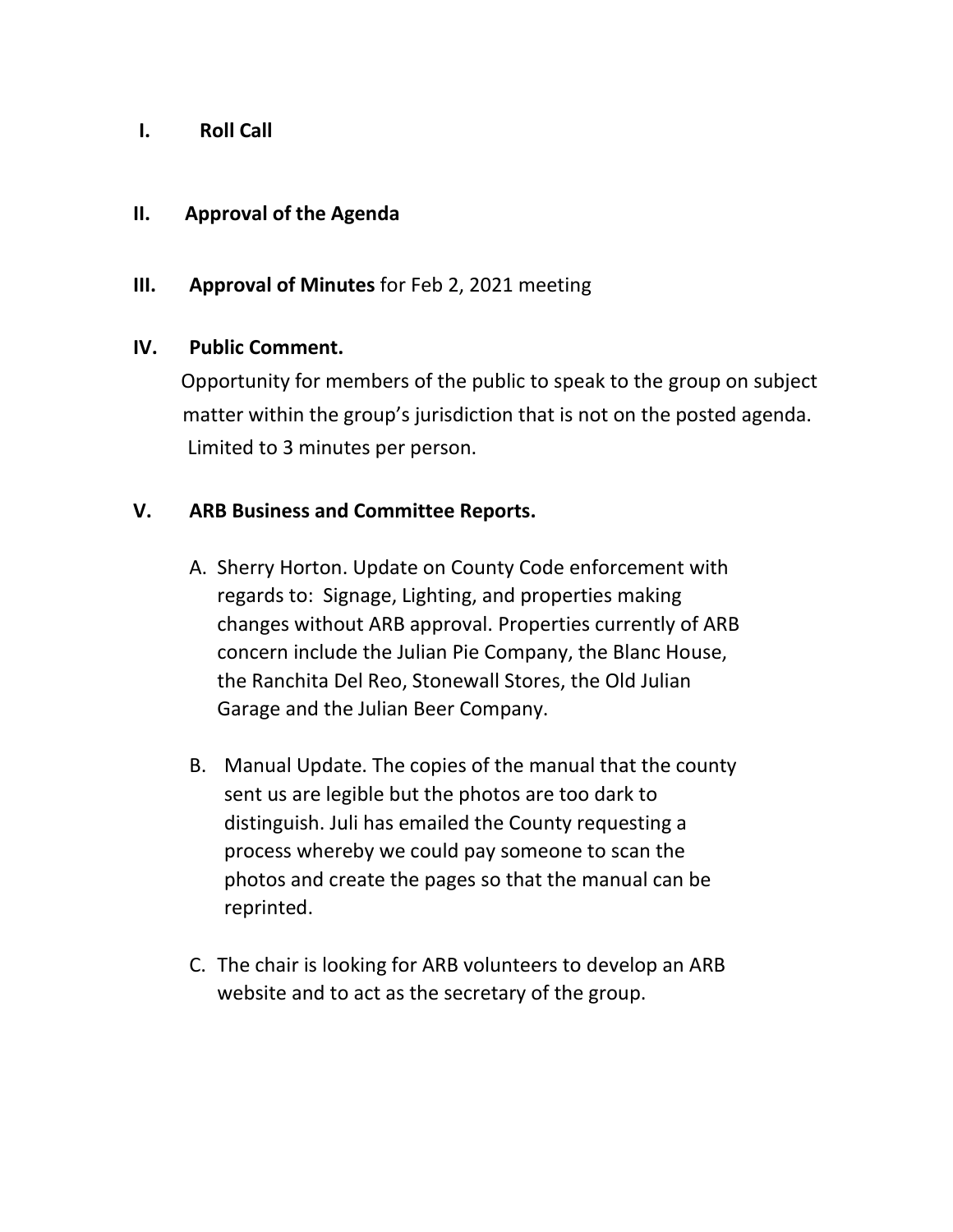D. Board member terms. Seats 1, 3, 4, and 7 all need reappointment by the Board of Supervisors. These members need to email Juli their desire to continue to serve. It must be in writing to forward to the County. Seat 1: Bobbi Zane, Seat 3: Brian Stuetel, Seat 4: Tony Romano, Seat 7: Pat Brown

#### **VI. Action Items:**

#### **A. New Business**

- 1. Julian Beer Company Jeremy Marsaglia, 2315 Main St. APN 291-040-67 Original Historic Bailey House and Silvers Store. Site Plan review progress.
- 2. Blanc House, 2603 "C" St. Adam Dailey APN 291-087-01 Seeking approval for fencing that has already been constructed.
- 3. Vacant lot: 2712 Washington St. Corner of Main and Washington. APN 291-072-18 Mike Appelman. Presenting preliminary design ideas.
- 4. Old Julian Garage, 2126 Main St. Greg Creswell APN 291-085-08 Sign approval.
- 5. Julian Café, Main St.